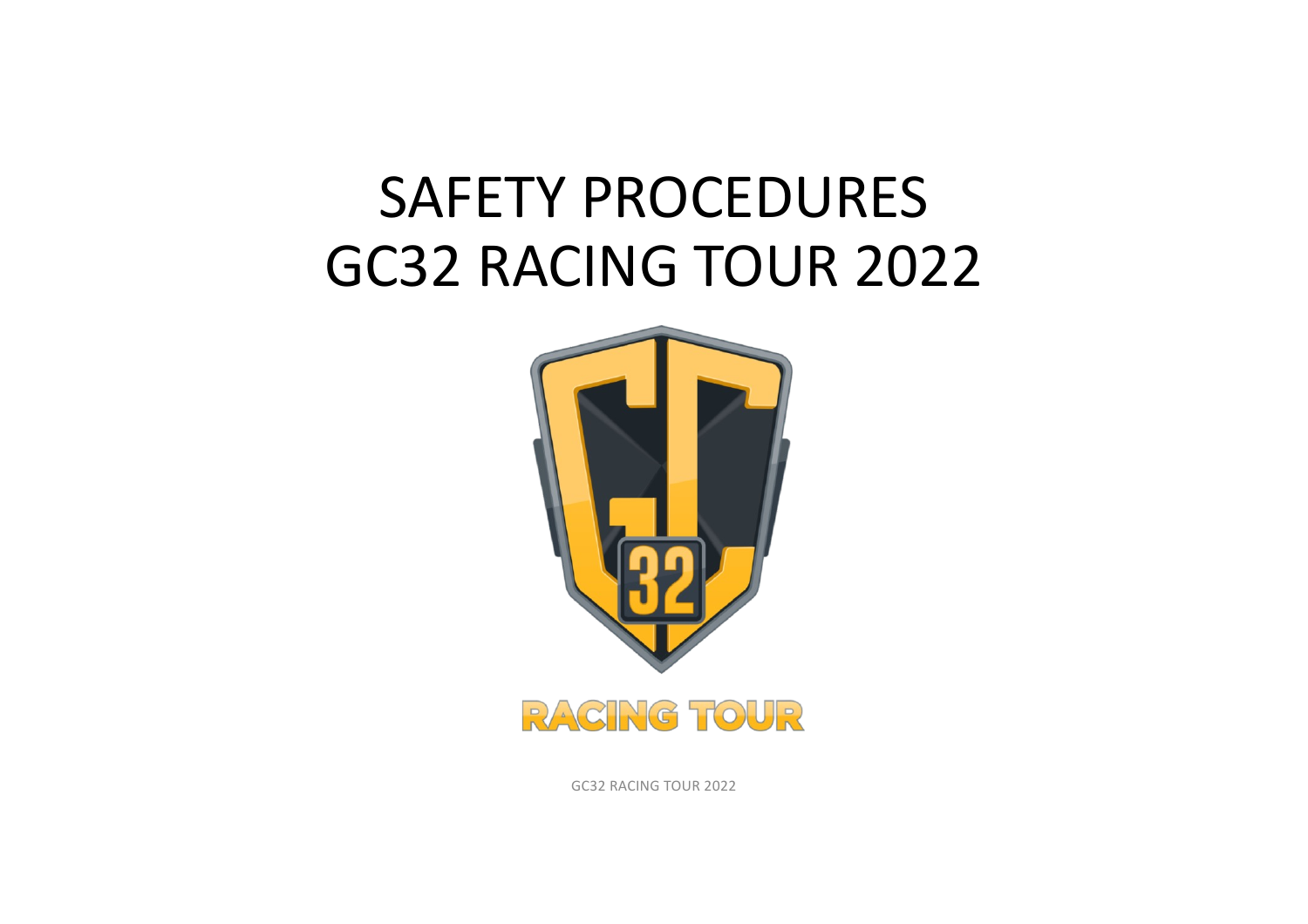#### Communications

- All Communications should be made in English on VHF Channel 72.
- Alert the Race Committee (RC) immediately first call. RC then will respond and assist.
- Information "Boat Name, Position on Race Area, Type of Incident, Injured / Person or not, Level of damage.''
- Do not use name of Injured Person(s) (IP). Use ''IP''….
- If you hear an incident reported Keep the VHF channel free from unnecessary chat!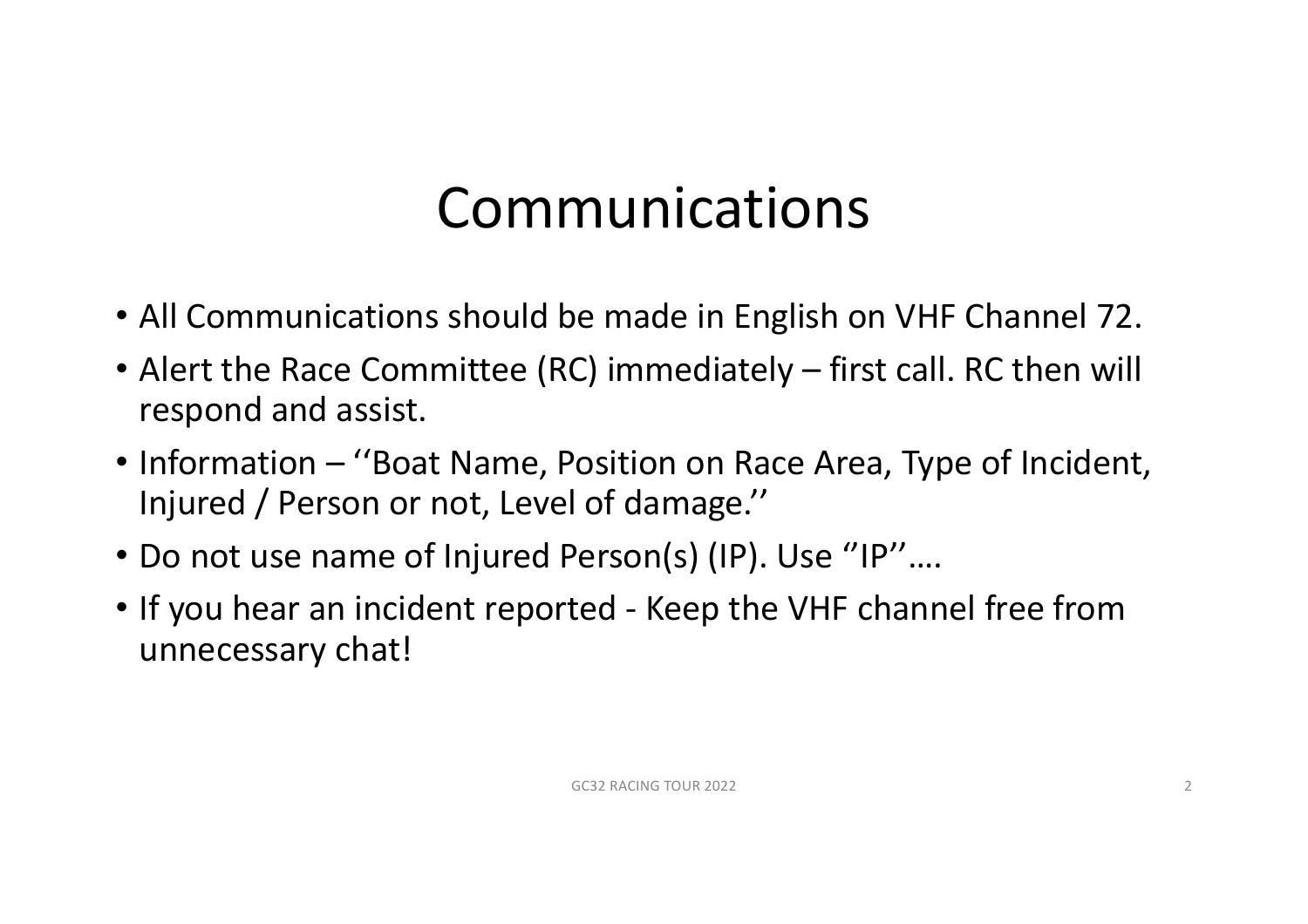## Incidents

Incident Type

- Technical / Collision
- Man Overboard
- Human injury
- Capsizing
- Capsizing with crew trapped, with or without injured person

No Media boats are allowed near the Boat whilst an incident is being responded too.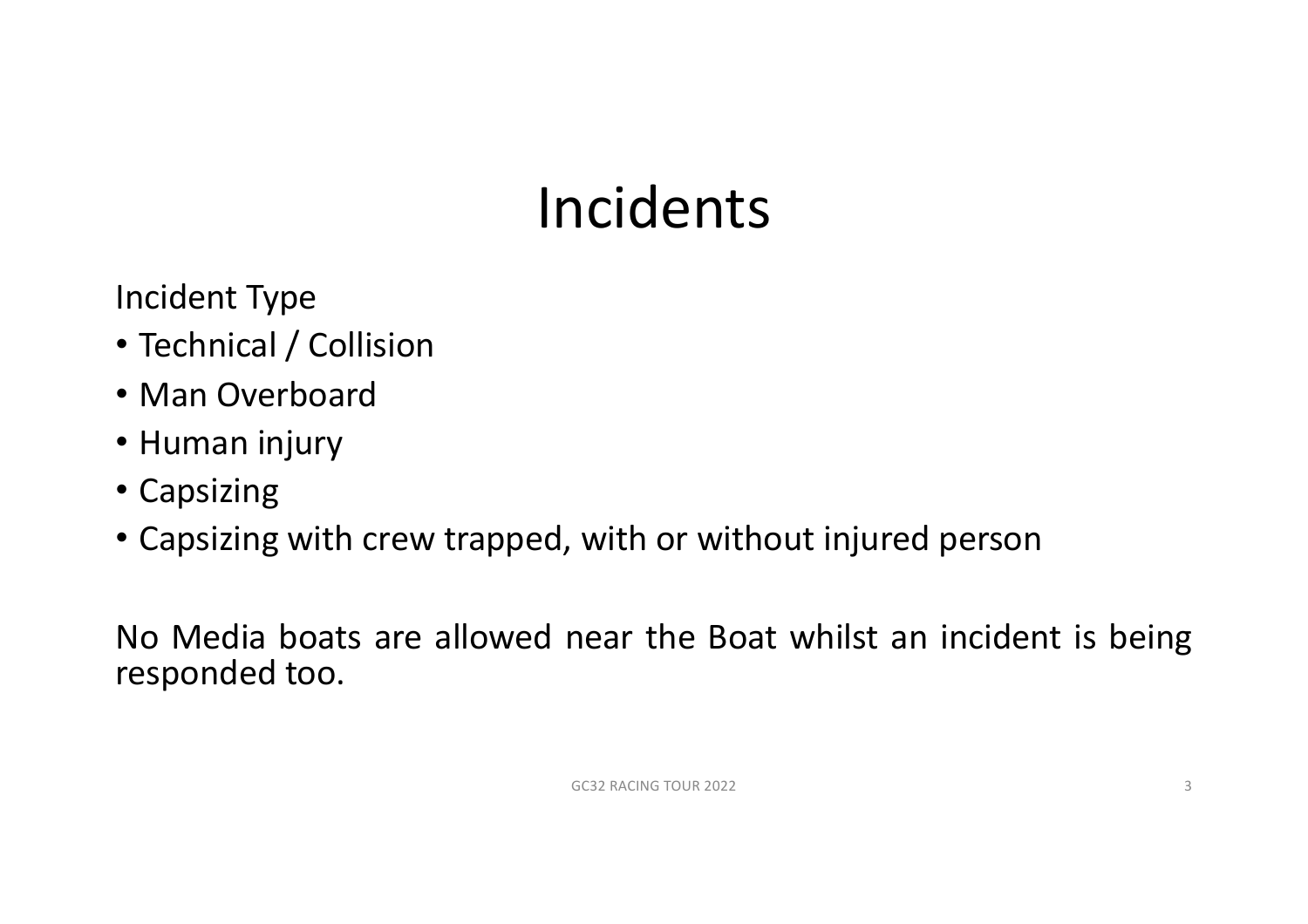### Technical Incident

- Boat or Team Support Boat call RC on the designated VHF **Channel**
- The RC assists with coordinating resources, as required.
- The RC considers the Abandonment of the race depending on location, nature of the incident.
- Does the boat need help or not?
	- If help is needed, the Course Safety RIB(s) can assist.
	- If not, the Teams' Support Boat will manage the problem alone. At the end of the incident the Boat or the Teams' Support Boat should inform the RC.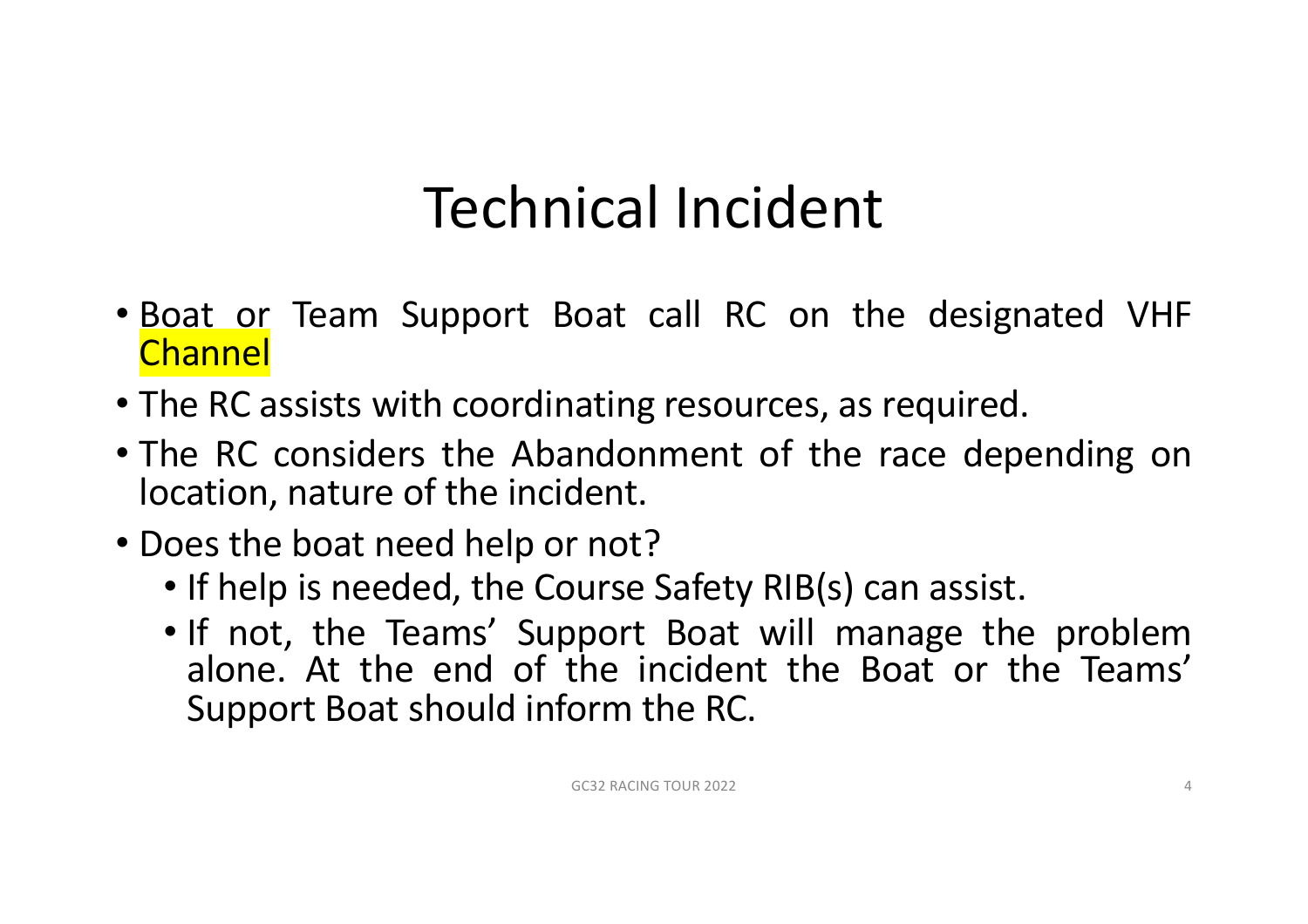## Man Overboard

- Boat, Umpire or Team Support Boat call RC on the designated VHF channel "Man Overboard" 3x times, then with details. E.g. Boat name, After the first rounding mark "X", 20-30 meters from boat "X".
- The RC may consider the Abandonment of the race: depending on location & nature of the incident.
- Umpire RIBs, Course Safety Leader(s) or the closest Team Support RIB available then picks up the MOB.
- Boat or rescuing RIB shall call the RC to confirm MOB is recovered.
- Team Support RIB or Boat collects the MOB and repatriates MOB to their Boat.
- If there is an injury, see "Human Injury".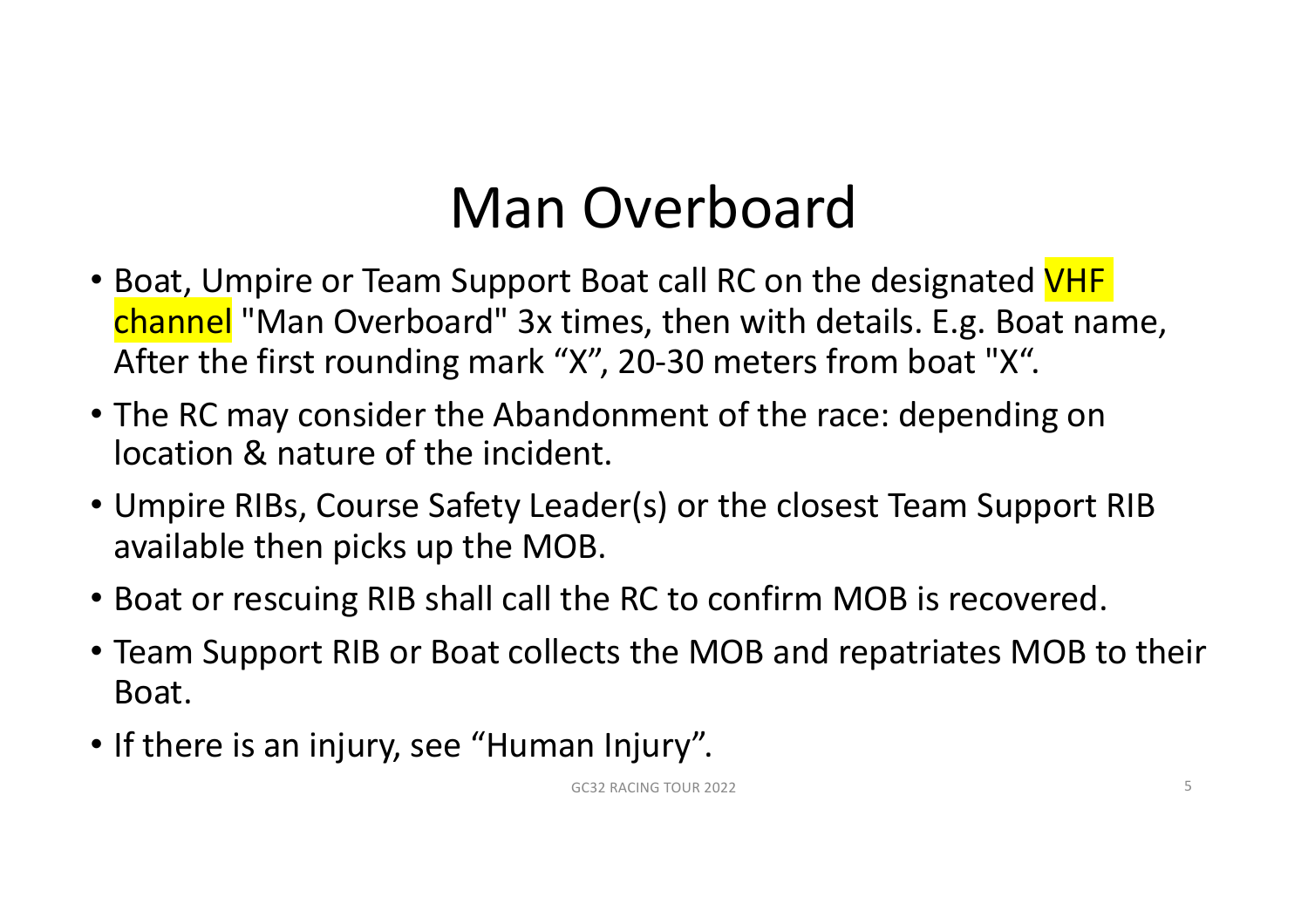## Human Injury (1)

- Boat or Team Support RIB shall call the RC using the designated VHF channel.
- Course Safety Leader(s) and the Team Support RIB should respond and protect the Boat by creating safety zone in the vicinity of Boat.
- The RC may consider the Abandonment of the race: depending on location, nature of the incident.
- Quick and specific appraisal provided to the RC using the designated VHF channel as soon as practical.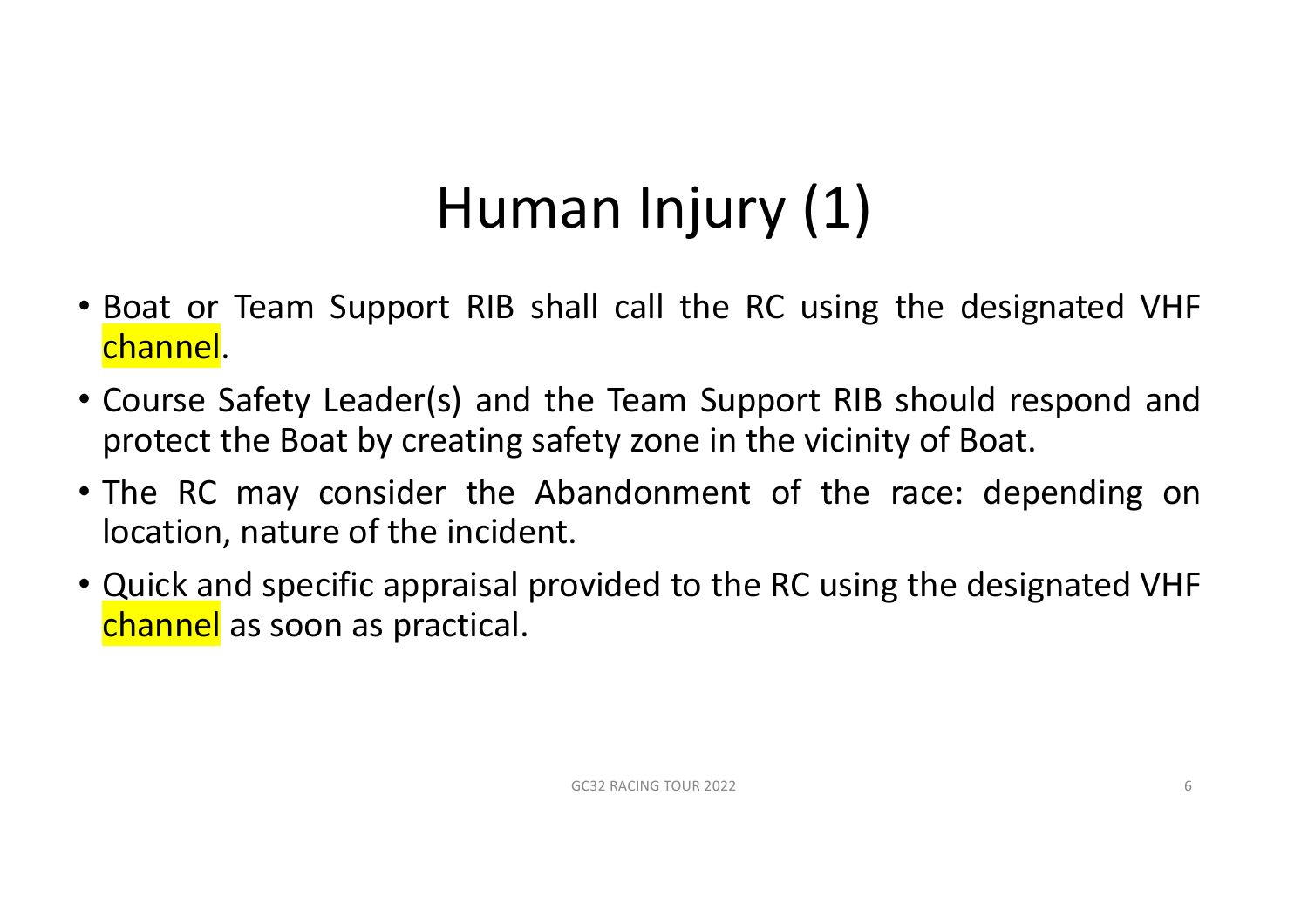## Human Injury (2)

2 possible scenarios:

- Course Safety Leader not involved: the crew member doesn't need any additional medical help. Transfer on the Team Support Boat ashore, as required.
- Course Safety Leader involved: Additional medical help is required. Transfer ashore, as required. RC coordinates injury response with shore team.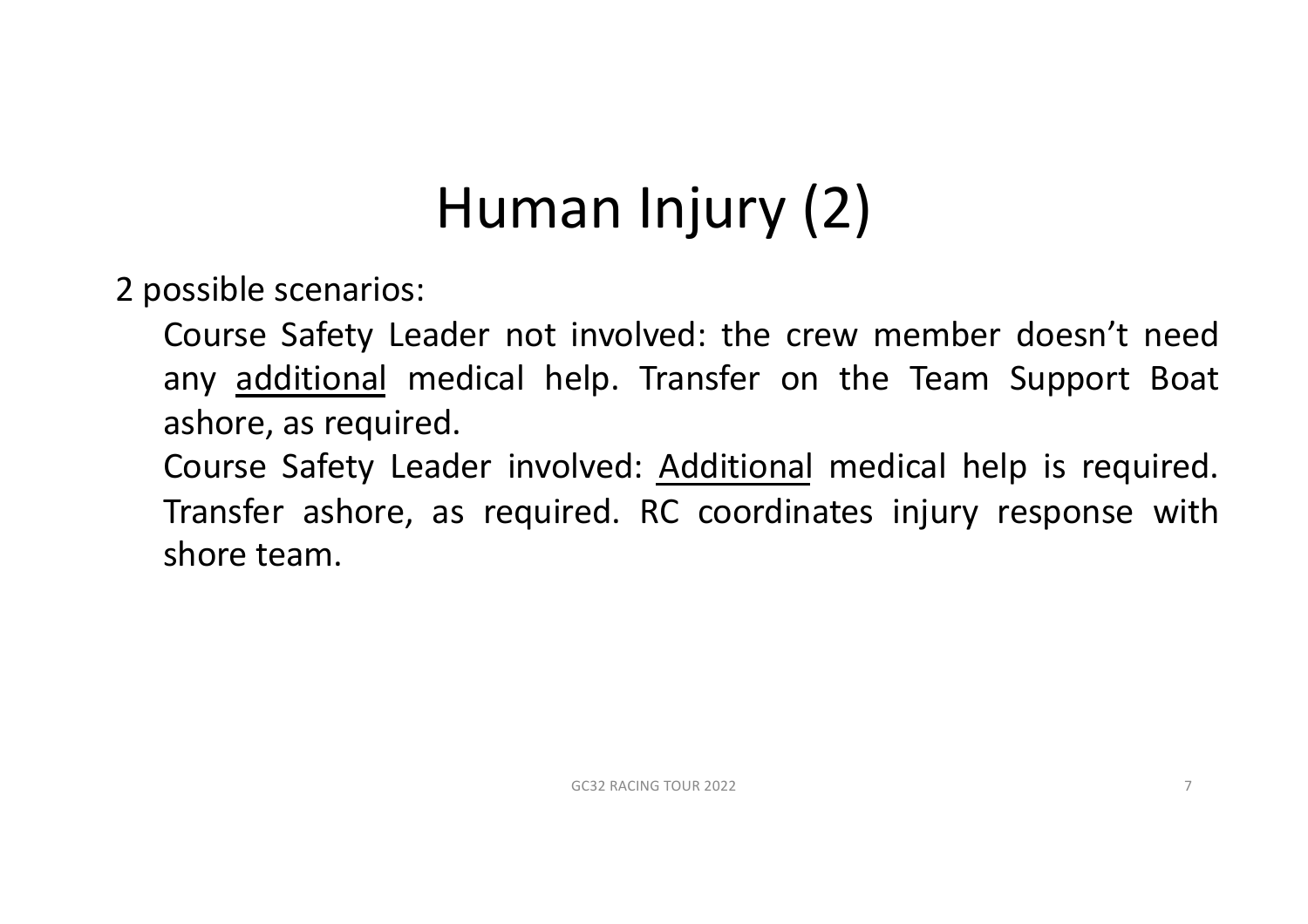## Capsizing

- Boat, Umpire or the Team Support RIB shall call the RC using the designated VHF channel.
- Course Safety Leader(s) and the Team Support RIB should respond and then protect Boat by creating safety zone in the vicinity of Boat.
- The RC may consider the Abandonment of the race: depending on location, nature of the incident.
- Quick and specific appraisal provided to the RC using the designated the VHF channel, as soon as practical.
- A separate designated VHF channel can be used to coordinate recovery.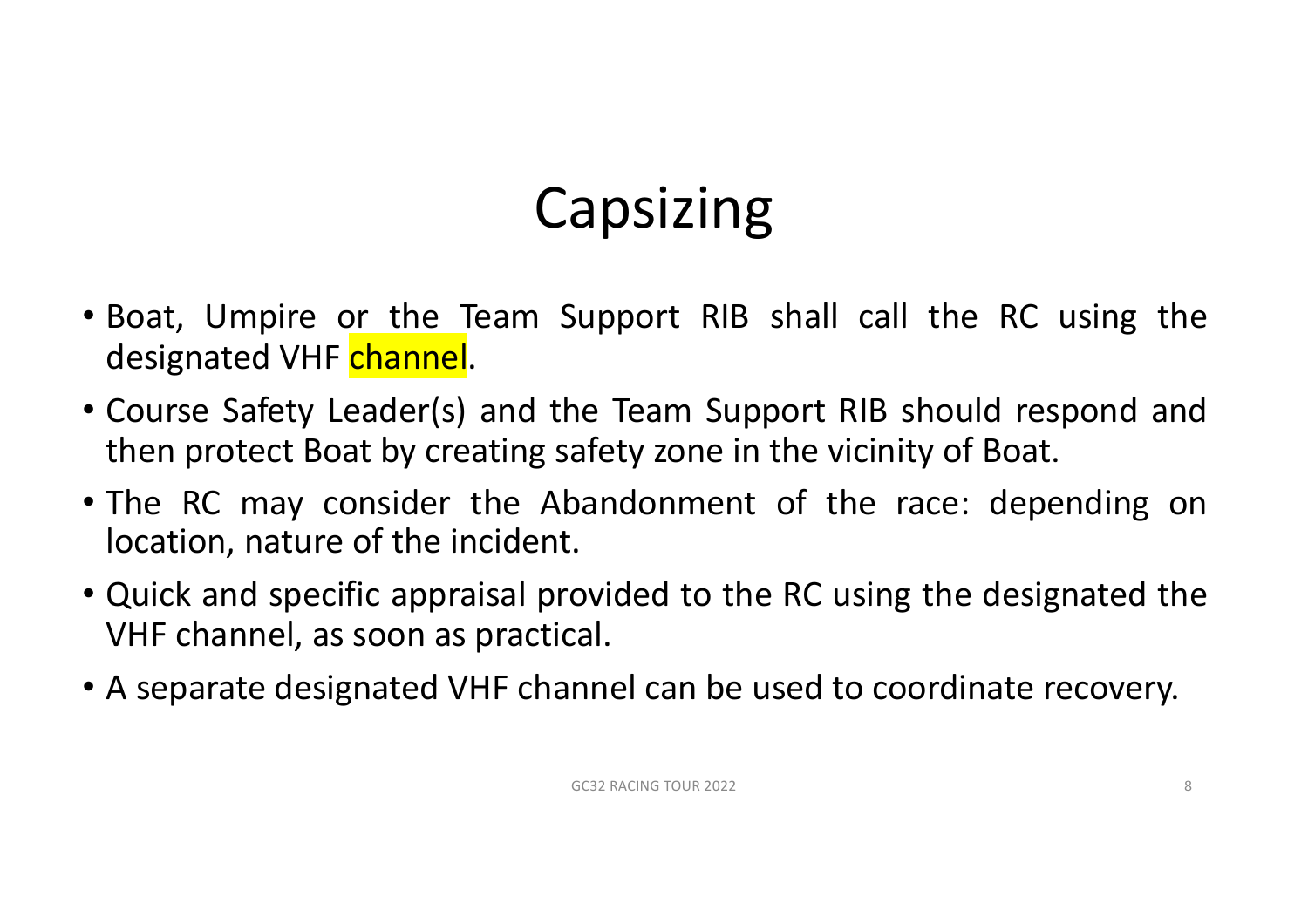# Capsizing with crew trapped/injured (1)

- Boat, Umpire or the Team Support RIB shall call the RC using the designated VHF channel.
- Course Safety Leader(s) and the Team Support RIB should respond and then protect Boat by creating safety zone in the vicinity of Boat.
- Course Safety Leader Diver or Team Diver responds.
- The RC may consider the Abandonment of the race: depending on location, nature of the incident.
- Quick and specific appraisal provided to the RC using the designated VHF channel, as soon as practical.
	- How many people?
	- Guest or Crew?
	- A diver in action?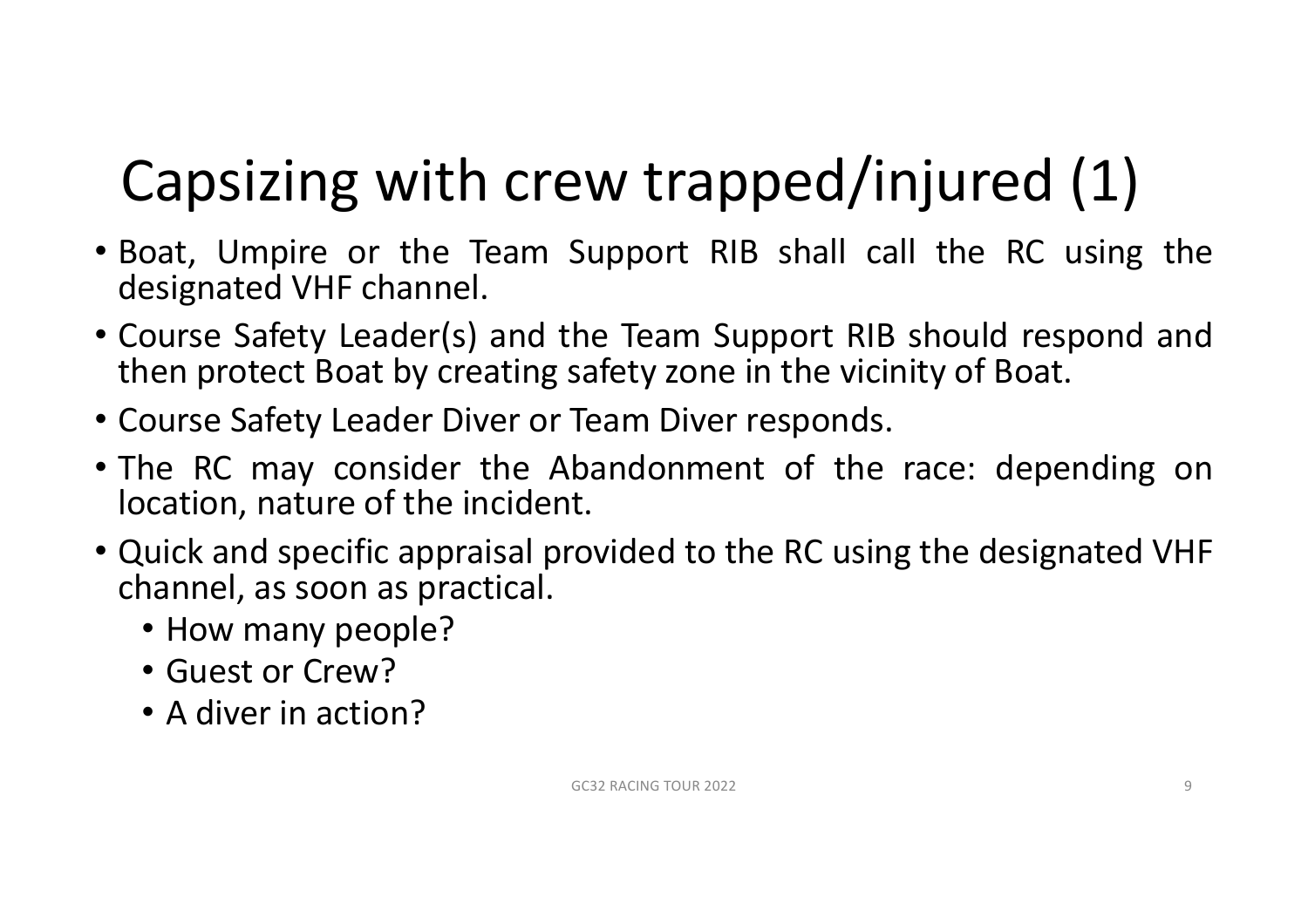# Capsizing with crew trapped/injured (2)

- If there is an injury, see "Human Injury".
- RC coordinates further resources and actions, as appropriate. Cont….

Types of Injuries.

- Priority One Life-threatening injuries. Call for help, create a free airway, stop bleeding, start CPR.
- Priority Two Need immediate care.
- Priority Three Able to wait for help after the race is finished.